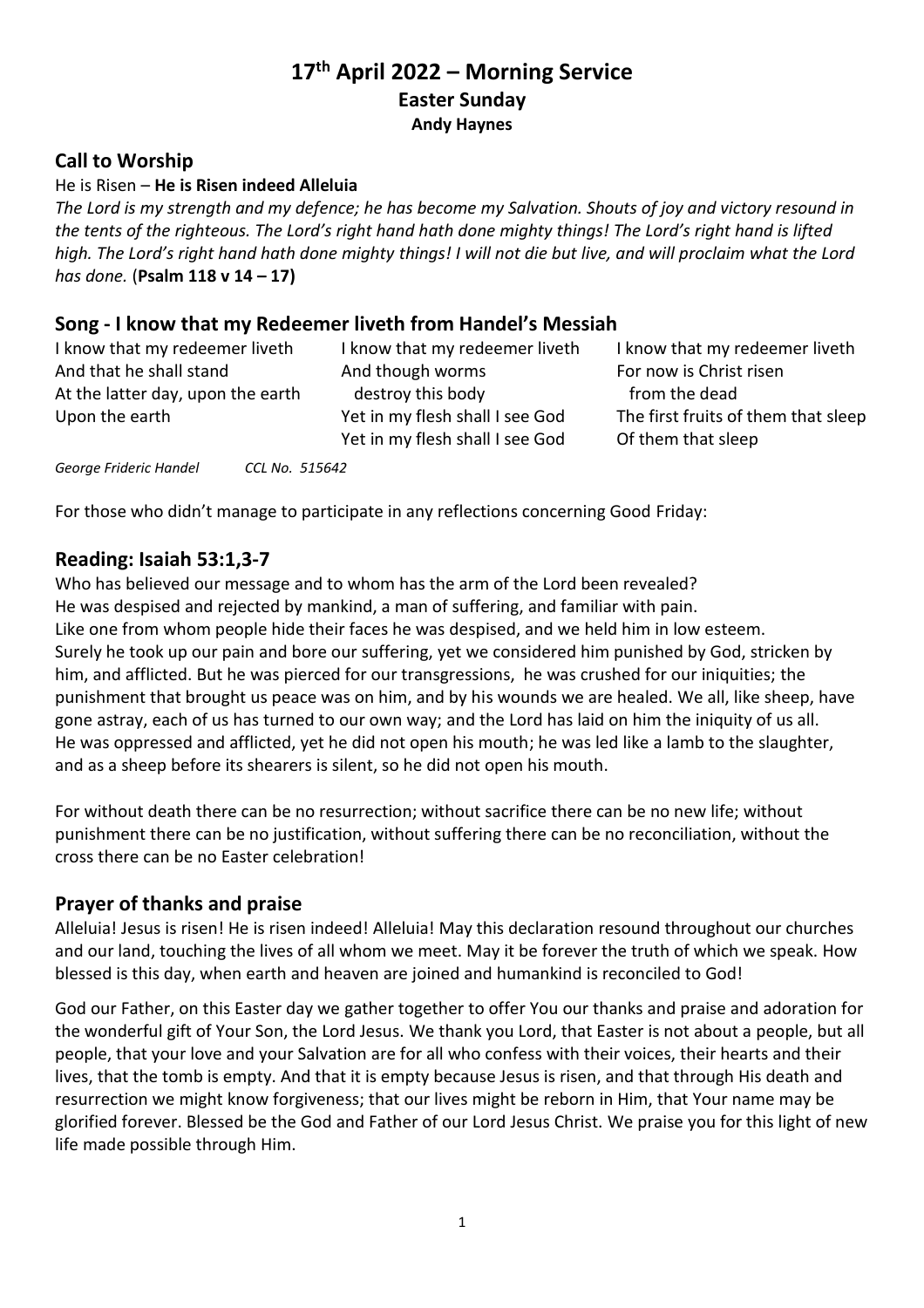Gracious God, we thank You for Your word, the Holy Bible, the book of life, which contains the answers for which men and women are seeking. We thank You for the record of Christ's ministry and teaching. We praise you for the first witnesses of resurrection. In Your great mercy Lord, You have granted us this new birth by Your grace, which leads to an inheritance that is imperishable, undefiled, and unfading. It is reserved in heaven for all of us who believe in the power of the resurrection, to all whose faith means that salvation is freely given. We pray that the Easter light of life, hope and joy, will shine in our hearts for eternity.

Eternal, empowering, Holy One, we praise you for the promise and fresh energy that this Easter story brings, and we are thankful that Jesus continues to show himself to us in new ways today. **Amen.**

## **The Lord's Prayer**

Our Father,who art in heaven, hallowed be thy name; thy kingdom come; thy will be done; on earth as it is in heaven. Give us this day our daily bread. And forgive us our trespasses, as we forgive those who trespass against us. And lead us not into temptation; but deliver us from evil. For thine is the kingdom, the power, and the glory for ever and ever. **Amen.**

#### **StF 309 – See what a morning**

- 1) See, what a morning, gloriously bright, With the dawning of hope in Jerusalem; Folded the graveclothes, tomb filled with light, As the angels announce Christ is risen! See God's salvation plan, Wrought in love, borne in pain, paid in sacrifice, Fulfilled in Christ, the Man, For he lives: Christ is risen from the dead!
- 2) See Mary weeping, 'Where is he laid?' As in sorrow she turns from the empty tomb; Hears a voice speaking, calling her name; It's the Master, the Lord raised to life again! The voice that spans the years, Speaking life, stirring hope, bringing peace to us, Will sound till he appears, For he lives: Christ is risen from the dead!

Our Father in heaven, hallowed be your name, your kingdom come, your will be done, on earth as in heaven. Give us today our daily bread. Forgive us our sins as we forgive those who sin against us. Save us from the time of trial and deliver us from evil. For the kingdom, the power, and the glory are yours now and for ever. **Amen.**

3) One with the Father, Ancient of Days, Through the Spirit who clothes faith with certainty; Honour and blessing, glory and praise To the King crowned with power and authority! And we are raised with him, Death is dead, love has won, Christ has conquered; And we shall reign with him, For he lives: Christ is risen from the dead!

*Stuart Townend & Keith Getty © 2003 Thankyou Music CCL No. 515642*

#### **Reading: Luke 24:1 - 12**

On the first day of the week, very early in the morning, the women took the spices they had prepared and went to the tomb. They found the stone rolled away from the tomb, but when they entered, they did not find the body of the Lord Jesus. While they were wondering about this, suddenly two men in clothes that gleamed like lightning stood beside them. In their fright the women bowed down with their faces to the ground, but the men said to them, "Why do you look for the living among the dead? He is not here; he has risen! Remember how he told you, while he was still with you in Galilee: 'The Son of Man must be delivered over to the hands of sinners, be crucified and on the third day be raised again.' " Then they remembered his words.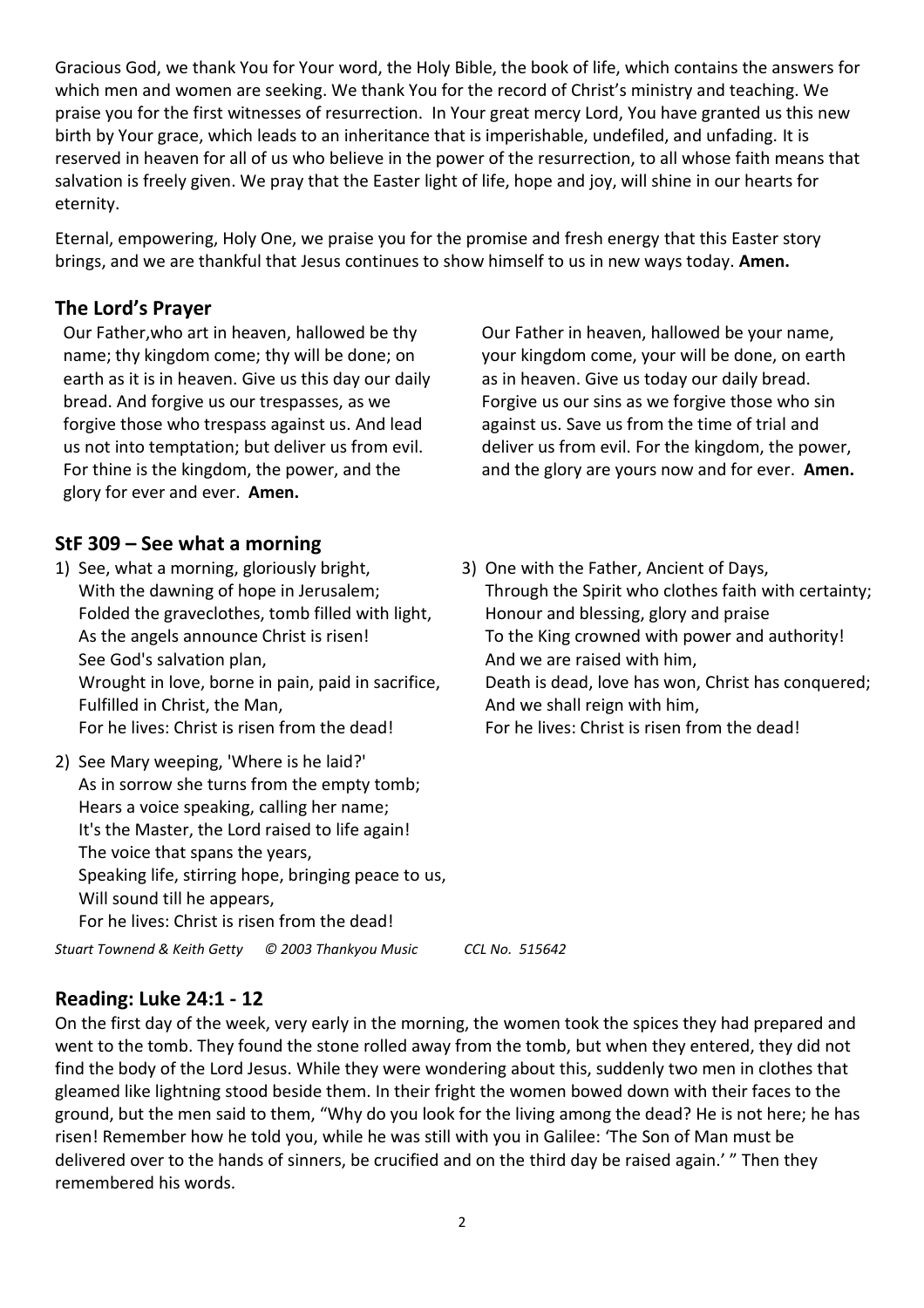When they came back from the tomb, they told all these things to the Eleven and to all the others. It was Mary Magdalene, Joanna, Mary the mother of James, and the others with them who told this to the apostles. But they did not believe the women, because their words seemed to them like nonsense. Peter, however, got up and ran to the tomb. Bending over, he saw the strips of linen lying by themselves, and he went away, wondering to himself what had happened.

# **StF 298 – Christ the Lord is risen today**

- 1) Christ the Lord is risen today; Alleluia! All creation joins to say: Alleluia! Raise your joys and triumphs high; Alleluia! Sing, you heavens; let earth, reply: Alleluia!
- 2) Love's redeeming work is done, Alleluia! Fought the fight, the battle won; Alleluia! Vain the stone, the watch, the seal; Alleluia! Christ has burst the gates of hell: Alleluia!
- 3) Lives again our glorious King; Alleluia! Where, O death, is now your sting? Alleluia! Once he died our souls to save; Alleluia! Where's your victory, boasting grave? Alleluia!
- 4) Soar we now where Christ has led, Alleluia! Following our exalted Head; Alleluia! Made like him, like him we rise; Alleluia! Ours the cross, the grave, the skies: Alleluia!
- 5) King of Glory! Soul of bliss! Alleluia! Everlasting life is this, Alleluia! You to know, your power to prove, Alleluia! Thus to sing, and thus to love: Alleluia!

*Charles Wesley CCL No. 515642*

## **Sermon – Part 1**

So there's a bloke out jogging and he got too close to the edge and tripped and fell over the precipice. But as he was falling he managed to catch hold of a silver birch sapling that was growing in the rock crevice. As he hung on, the tree was creaking under his weight. Help! He cried, 'Is there anybody there?' I'm here, said God – just let go of the branch. There was a pause, the chap looked up, then he looked down! He looked up again, and then he shouted 'Is there anybody else there?' The point being, we don't always see things the way God does. Our minds are inferior to His, we don't see the bigger picture, and often when we pray for things we are praying for our will to be done – and not that of God.

Jesus prayed in the garden of Gethsemane for God's will to be done. And here we are, over 2000 years later still being moved by the way God planned things. So today, as we look at the facts surrounding the resurrection, I wonder how many of us would have arranged things differently? You could have Jesus walking into the chief priest's office following His resurrection and proving to Caiaphas how wrong he was. Can you imagine the shock on his face? Or Jesus could have gone round all Jerusalem until everyone had seen the nail prints in His hands and feet. And I wonder even then, how many would refuse to believe? He could have stormed into Pontius Pilate and proved to him what truth is! But that's not how God works. He gives us choices. And Jesus responds to those who seek Him. And so I ask - are we seeking Him this morning?

Let's look at the events of that first Easter morning. Luke tells us that the women went to the tomb with spices. They found the stone rolled away, and no body to be found. Then we are told in verse 4 "While they were wondering about this, two men whose clothes gleamed like lightening stood beside them" While they were wondering ..........What was going through their minds do you think? Jesus, their friend, their teacher, their hero had been crucified. That was a tragedy for them; but now to add insult to injury His body was missing. They would be distraught, confused, upset, worried, traumatised. They couldn't begin to figure things out. And yet, Jesus had told them what was going to happen. Hadn't they heard Him? Perhaps they didn't want to hear Him?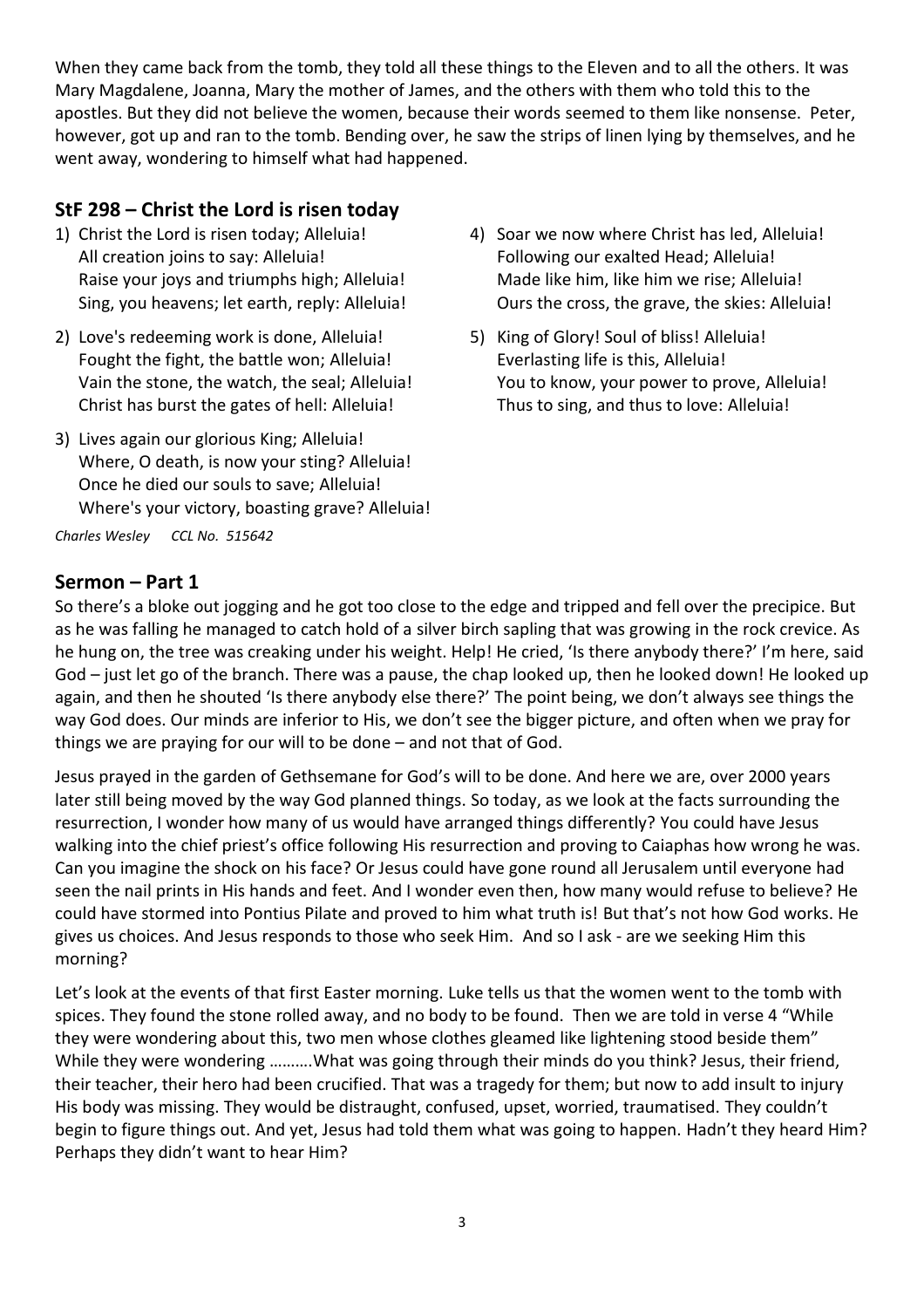Unfortunately for Jesus, 2022 years later we are still the same. And while we are wondering ……….. or wandering. His church is on the demise. His kingdom shrinks, the light has gone out, there is no beacon shining for Him.It's not only the women who were wondering though, if we turn to the last verse in today's reading, we find someone else wondering too.

v12 "*Peter got up and ran to the tomb. Bending over, he saw the strips of linen lying by themselves, and he went away, wondering to himself what had happened."* Peter finds himself wondering, just as the women were wondering. Had he forgotten what Jesus had told him would happen? Or didn't he believe what Jesus had said? Lack of trust and faith perhaps? Is there anyone there? Is there anyone else there? God's ways are greater than our ways. Man's wisdom is foolishness in His sight. We have to turn to greater things to begin to understand. The last few days had been horrific for these followers of Jesus, and there seems no joy for them in this scene of events.

Some years ago a Christian lady came up to me and said 'I believe that Jesus was raised from the dead, I don't have a problem with that, but I don't really know what that means for me'. We see things in the flesh, we miss the divine if we're not careful. We would love to go on living here in this earthly life with this earthly body because it's what we know and what we understand. But we need to understand the greater things of God. And we know and learn of God through His Son the Lord Jesus Christ. And we get a full understanding of sin and forgiveness and mercy and grace through the gift of the Holy Spirit.

Let's return to these followers of Jesus in our story. It takes some divine intervention to get these women to understand what's happened. Two men in clothes that gleamed like lightening. And as they bowed down before them, these heavenly messengers reminded them of the words of Jesus, verse 7 "*The Son of Man must be delivered over to the hands of sinners, be crucified and on the third day be raised again."* Now they remembered His words, now they go back to tell the disciples, now we sense the mood changing, the joy coming into play, the excitement beginning to show. When suddenly – bang! Wallop! A smack in the teeth. What do we read? Verse 11 "*But they did not believe the women ……. Their words seemed like nonsense"*

It's what we face today isn't it? People don't believe. They don't understand our faith They don't want to hear about Jesus – and so we get deflated, our enthusiasm wanes and we stop telling anyone the good news! And because we then become Christians of apathy, when anyone meets us they are not going to see Christ in us! The question the heavenly messengers ask of the women is being asked of us today – verse 5 "*Why do you look for the living among the dead?*" For if we are not living out this gospel message, if we are not following the teachings of Jesus, if we are not full of hope and reassurance, if we have no confidence in Christ then we become dead to Him and his salvation and dead to the kingdom cause.

We have to move on a few verses in Luke's gospel to find that it took the presence of Jesus himself to convince these disciples. Luke 24 v 26 "*While they were still talking… Jesus himself stood among them and said 'Peace be with you'* V 40 & 41 "*When He had said this He showed them His hands and feet. And while they still did not believe it because of joy and amazement ….."* Now, whilst it seems they are still trying to make sense of it all but haven't quite grasped it, we do see the first sign of the joy and amazement that they should have felt.

Are we filled with joy and amazement at the magnitude of these events? Have we grasped the full significance of it all yet? Because if we truly have why aren't we more excited by it and more enthusiastic to share it with others? For that is the only way others will get to know of Him, and the only way His church will grow! Look at these following verses:- V 45 "*Then he opened their minds so they could understand the scriptures."* V46&47 " *This is what is written ….. repentance and forgiveness of sins will be preached in His name to all nations .."* V48 "*You are witnesses of these things*."

Are we witnesses for Christ? We should be, for just as it took Christ to stand among his disciples before they believed, so Christ is alive today and wants to live within us giving hope and joy. It's because He lives that we can all face tomorrow.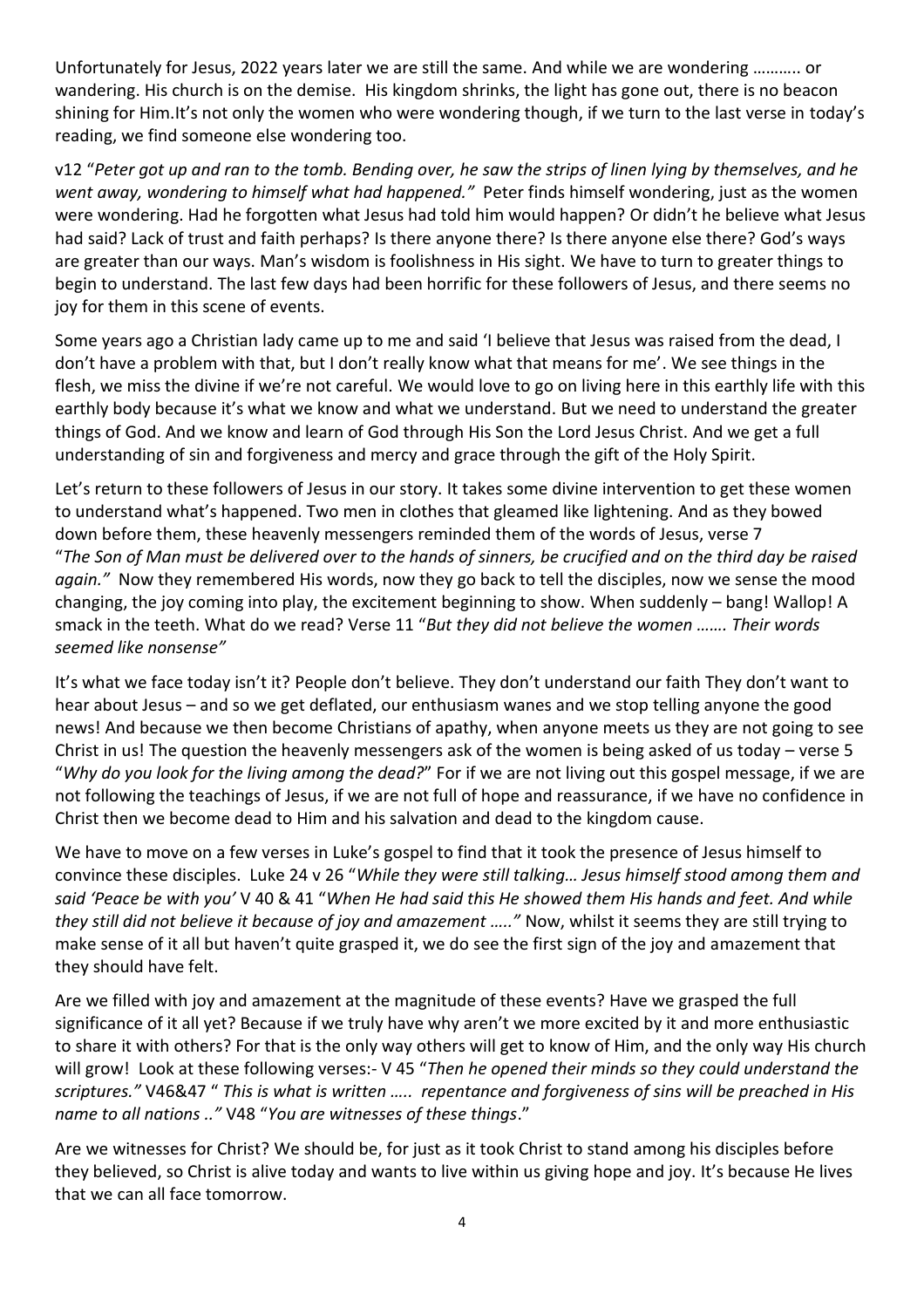## **Song – God sent his Son**

- 1) God sent His Son, they called Him Jesus; He came to love, heal and forgive. He lived and died, to buy my pardon. An empty grave is there to prove My Saviour lives!
- *Ch) Because He lives, I can face tomorrow. Because He lives, all fear is gone; Because I know He holds the future, And life is worth the living, Just because He lives!*

*Gloria & William J Gaither © 1971 Thankyou Music CCL No. 515642*

- 2) How sweet to hold our new-born baby And feel the pride and joy he gives; But greater still the calm assurance, This child can face uncertain days Because He lives!
- 3) And then one day I'll cross that river, I'll fight life's final war with pain. And then as death gives way to vict'ry, I'll see the lights of glory And I'll know He reigns.

#### **Sermon – Part 2**

So my friends, the joy of Easter isn't just for the holiday weekend, but it is for all eternity. For because Christ lives, so shall we live also. God is making all things new. And when Jesus returns he will not be riding on a humble donkey, but will come riding on a white horse (Revelation 19 v 11). On His head will be many crowns. And he wears the name 'King of Kings and Lord of lords'. Revelation 21 v 4 "*He will wipe every tear from their eyes. There will be no more death, or mourning or crying or pain, for the old order of things has passed away*"

Is this our focus? Is this my focus? Or do we prefer to focus on the things of the flesh, this temporary existence, giving greater priority to this 3 score years and 10? As I said in the beginning - God gives us choices. The purpose of this life is to make that choice. I hope and pray you will choose Christ this day, and know the full measure of His love for You, for He came (as John 10 v 10 tells us) that you may have life, and have it to the full! Amen.

### **Song – The Hallelujah Chorus from Handel's Messiah**

| Hallelujah! Hallelujah! Hallelujah!                                                                                                                                                                                                          | King of kings                                                                                                                                                                                                                                             |
|----------------------------------------------------------------------------------------------------------------------------------------------------------------------------------------------------------------------------------------------|-----------------------------------------------------------------------------------------------------------------------------------------------------------------------------------------------------------------------------------------------------------|
| Hallelujah! Hallelujah!                                                                                                                                                                                                                      | (Forever and ever Hallelujah! Hallelujah!)                                                                                                                                                                                                                |
| Hallelujah! Hallelujah! Hallelujah!                                                                                                                                                                                                          | And Lord of lords                                                                                                                                                                                                                                         |
| Hallelujah! Hallelujah!                                                                                                                                                                                                                      | (Forever and ever Hallelujah! Hallelujah!)                                                                                                                                                                                                                |
| For the Lord God Omnipotent reigneth<br>Hallelujah! Hallelujah!<br>Hallelujah! Hallelujah!<br>The kingdom of this world<br>Is become the kingdom of our Lord<br>And of His Christ, and of His Christ<br>And He shall reign for ever and ever | King of kings<br>(Forever and ever Hallelujah! Hallelujah!)<br>And Lord of lords<br>(King of kings and Lord of lords)<br>And He shall reign, And He shall reign<br>And He shall reign forever and ever<br>Hallelujah! Hallelujah! Hallelujah! Hallelujah! |
| George Frideric Handel<br>CCL No. 515642                                                                                                                                                                                                     |                                                                                                                                                                                                                                                           |

**Prayers of Intercession**

Lord without the resurrection of your son our faith would be empty and without hope, but he is alive and we rejoice in the knowledge that in Jesus all that separates, injures and destroys has been overcome by that which unites and heals and creates. We pray for your Church worldwide, and realize that our language race and nationalities may be different, but our worship and our praise is one, may we be, and remain, united in Christ. Lord, on this special day grant us peace in your world for countries where there is war and communities that are broken.

L: Lord in Your mercy **R: Hear our prayer.**